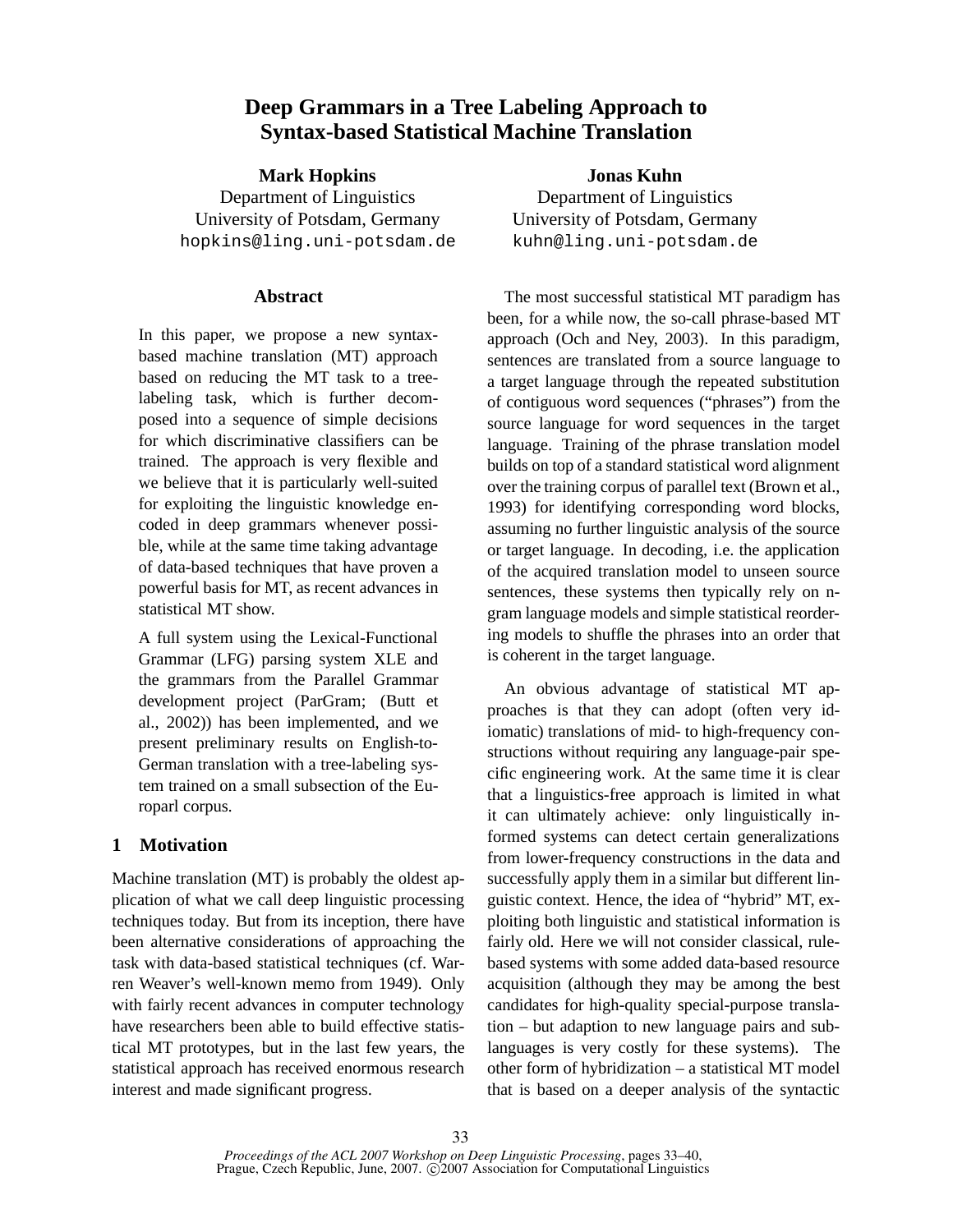structure of a sentence – has also long been identified as a desirable objective in principle (consider (Wu, 1997; Yamada and Knight, 2001)). However, attempts to retrofit syntactic information into the phrase-based paradigm have not met with enormous success (Koehn et al., 2003; Och et al.,  $2003)^1$ , and purely phrase-based MT systems continue to outperform these syntax/phrase-based hybrids.

In this work, we try to make a fresh start with syntax-based statistical MT, discarding the phrasebased paradigm and designing a MT system from the ground up, using syntax as our central guiding star – besides the word alignment over a parallel corpus. Our approach is compatible with and can benefit substantially from rich linguistic representations obtained from deep grammars like the ParGram LFGs. Nevertheless, contrary to classical interlingual or deep transfer-based systems, the generative stochastic model that drives our system is grounded only in the cross-language word alignment and a surface-based phrase structure tree for the source language and will thus degrade gracefully on input with parsing issues – which we suspect is an important feature for making the overall system competitive with the highly general phrasebased MT approach.

Preliminary evaluation of our nascent system indicates that this new approach might well have the potential to finally realize some of the promises of syntax in statistical MT.

# **2 General Task**

We want to build a system that can learn to translate sentences from a source language to a destination language. The general set-up is simple.

Firstly, we have a training corpus of paired sentences  $f$  and  $e$ , where target sentence  $e$  is a gold standard translation of source sentence f. These sentence pairs are annotated with auxiliary information, which can include word alignments and syntactic information. We refer to these annotated sentence pairs as *complete translation objects*.

Secondly, we have an evaluation corpus of source sentences. These sentences are annotated with a subset of the auxiliary information used to annotate the



Figure 1: Example translation object.

training corpus. We refer to these partially annotated source sentences as *partial translation objects*.

The task at hand: use the training corpus to learn a procedure, through which we can successfully induce a complete translation object from a partial translation object. This is what we will define as *translation*.

### **3 Specific Task Addressed by this Paper**

Before going on to actually describe a translation procedure (and how to induce it), we need to specify our prior assumptions about how the translation objects will be annotated. For this paper, we want to exploit the syntax information that we can gain from an LFG-parser, hence we will assume the following annotations:

(1) In the training and evaluation corpora, the source sentences will be parsed with the XLEparser. The attribute-value information from LFG's f-structure is restructured so it is indexed by (cstructure) tree nodes; thus a tree node can bear multiple labels for various pieces of morphological, syntactic and semantic information.

(2) In the training corpus, the source and target sentence of every translation object will be aligned using GIZA++ (http://www.fjoch.com/).

In other words, our complete translation objects will be aligned tree-string pairs (for instance, Figure 1), while our partial translation objects will be trees (the tree portion of Figure 1). No other annotations will be assumed for this paper.

 $1$ <sup>1</sup>(Chiang, 2005) also reports that with his hierarchical generalization of the phrase-based approach, the addition of parser information doesn't lead to any improvements.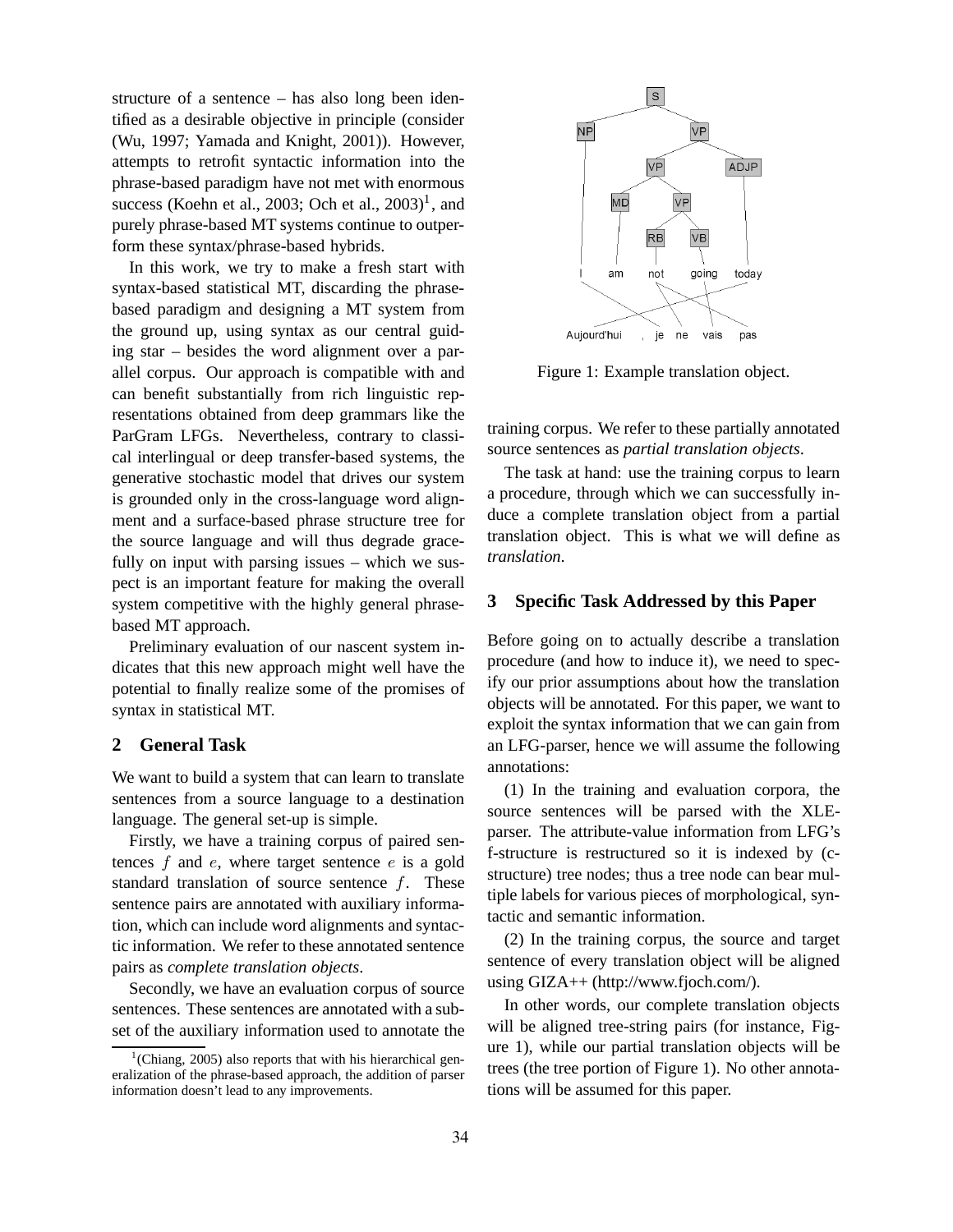

Figure 2: GHKM tree equivalent of example translation object. The light gray nodes are rule nodes of the GHKM tree.

# **4 Syntax MT as Tree Labeling**

It is not immediately clear how one would learn a process to map a parsed source sentence into an aligned tree-string pair. To facilitate matters, we will map complete translation objects to an alternate representation. In (Galley et al., 2003), the authors give a semantics to aligned tree-string pairs by associating each with an annotated parse tree (hereafter called a *GHKM tree*) representing a specific theory about how the source sentence was translated into the destination sentence.

In Figure 1, we show an example translation object and in Figure 2, we show its associated GHKM tree. The GHKM tree is simply the parse tree f of the translation object, annotated with rules (hereafter referred to as *GHKM rules*). We will not describe in depth the mapping process from translation object to GHKM tree. Suffice it to say that the alignment induces a set of intuitive translation rules. Essentially, a rule like: "not  $1 \rightarrow$  ne 1 pas" (see Figure 2) means: if we see the word "not" in English, followed by a phrase already translated into French, then translate the entire thing as the word "ne"  $+$  the translated phrase + the word "pas." A parse tree node gets labeled with one of these rules if, roughly speaking, its span is still contiguous when projected (via the alignment) into the target language.

The advantage of using the GHKM interpretation of a complete translation object is that our translation task becomes simpler. Now, to induce a complete translation object from a partial translation object (parse tree), all we need to do is label the nodes of the tree with appropriate rules. We have reduced the vaguely defined task of translation to the concrete task of tree labeling.

#### **5 The Generative Process**

At the most basic level, we could design a naive generative process that takes a parse tree and then makes a series of decisions, one for each node, about what rule (if any) that node should be assigned. However it is a bit unreasonable to expect to learn such a decision without breaking it down somewhat, as there are an enormous number of rules that could potentially be used to label any given parse tree node. So let's break this task down into simpler decisions. Ideally, we would like to devise a generative process consisting of decisions between a small number of possibilities (ideally binary decisions).

We will begin by deciding, for each node, whether or not it will be annotated with a rule. This is clearly a binary decision. Once a generative process has made this decision for each node, we get a convenient byproduct. As seen in Figure 3, the LHS of each rule is already determined. Hence after this sequence of binary decisions, half of our task is already completed.

The question remains: how do we determine the RHS of these rules? Again, we could create a generative process that makes these decisions directly, but choosing the RHS of a rule is still a rather wideopen decision, so we will break it down further. For each rule, we will begin by choosing the *template* of its RHS, which is a RHS in which all sequences of variables are replaced with an empty slot into which variables can later be placed. For instance, the tem-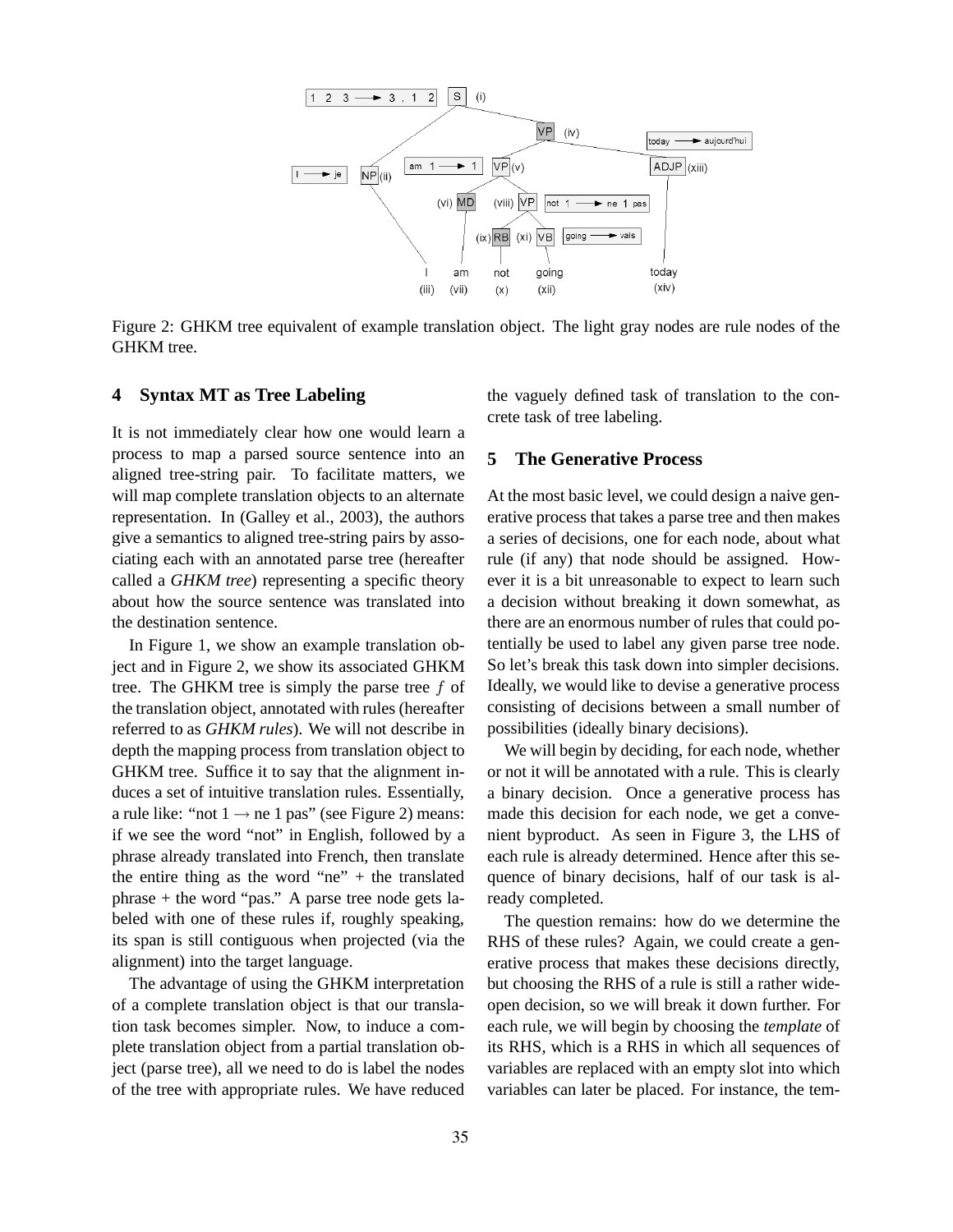

Figure 3: Partial GHKM tree, after rule nodes have been identified (light gray). Notice that once we identify the rule node, the rule left-hand sides are already determined.

plate of  $\langle$ "ne",  $x_1$ , "pas" $\rangle$  is  $\langle$ "ne", X, "pas" $\rangle$  and the template of  $\langle x_3, ","x_1,x_2 \rangle$  is  $\langle X, "", X \rangle$ , where X represents the empty slots.

Once the template is chosen, it simply needs to be filled with the variables from the LHS. To do so, we process the LHS variables, one by one. By default, they are placed to the right of the previously placed variable (the first variable is placed in the first slot). We repeatedly offer the option to push the variable to the right until the option is declined or it is no longer possible to push it further right. If the variable was not pushed right at all, we repeatedly offer the option to push the variable to the left until the option is declined or it is no longer possible to push it further left. Figure 4 shows this generative story in action for the rule RHS  $\langle x_3, "", x_1, x_2 \rangle$ .

These are all of the decisions we need to make in order to label a parse tree with GHKM rules. A trace of this generative process for the GHKM tree of Figure 2 is shown in Figure 5. Notice that, aside from the template decisions, all of the decisions are binary (i.e. feasible to learn discriminatively). Even the template decisions are not terribly large-domain, if we maintain a separate feature-conditional distribution for each LHS template. For instance, if the LHS template is  $\langle \text{``not''}, X \rangle$ , then RHS template  $\langle$ "ne", X, "pas") and a few other select candidates should bear most of the probability mass.

#### **5.1 Training**

Having established this generative story, training is straightforward. As a first step, we can convert each complete translation object of our training corpus to the trace of its generative story (as in Figure 5).

| Decision to make           | <b>Decision</b> | <b>RHS</b> so far |  |
|----------------------------|-----------------|-------------------|--|
| RHS template?              | X, X            | X, X              |  |
| default placement of var 1 | 1, X            |                   |  |
| push var 1 right?          | yes             | X,1               |  |
| default placement of var 2 |                 | X, 12             |  |
| push var 2 left?           | no              | X, 12             |  |
| default placement of var 3 |                 | X, 123            |  |
| push var 3 left?           | yes             | X, 132            |  |
| push var 3 left?           | yes             | X, 312            |  |
| push var 3 left?           | yes             | 3, 12             |  |

Figure 4: Trace of the generative story for the righthand side of a GHKM rule.

These decisions can be annotated with whatever feature information we might deem helpful. Then we simply divide up these feature vectors by decision type (for instance, rule node decisions, template decisions, etc.) and train a separate discriminative classifier for each decision type from the feature vectors. This method is quite flexible, in that it allows us to use any generic off-the-shelf classification software to train our system. We prefer learners that produce distributions (rather than hard classifiers) as output, but this is not required.

### **5.2 Exploiting deep linguistic information**

The use of discriminative classifiers makes our approach very flexible in terms of the information that can be exploited in the labeling (or translation) process. Any information that can be encoded as features relative to GHKM tree nodes can be used. For the experiments reported in this paper, we parsed the source language side of a parallel corpus (a small subsection of the English-German Europarl corpus; (Koehn, 2002)) with the XLE system, using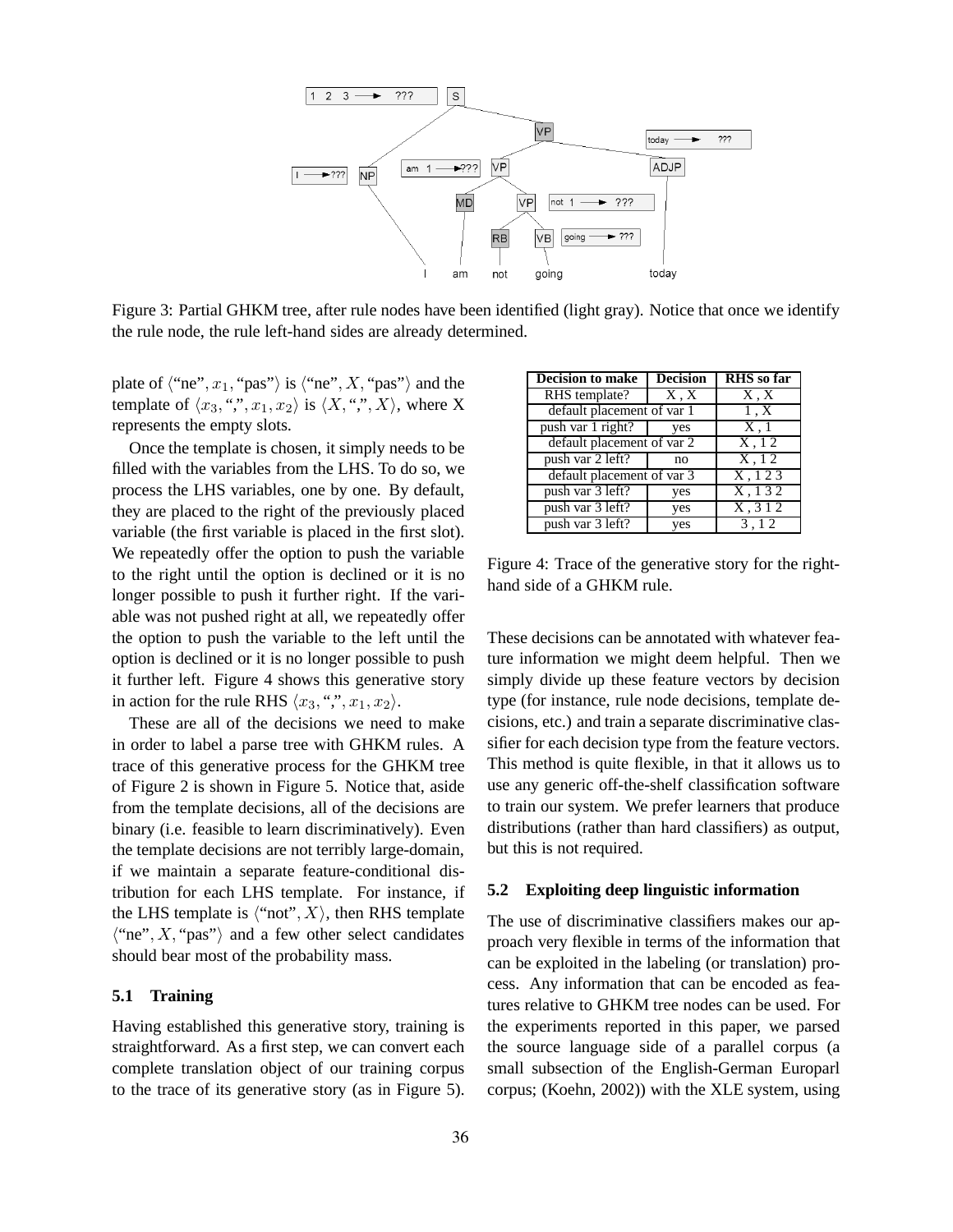the ParGram LFG grammar and applying probabilistic disambiguation (Riezler et al., 2002) to obtain a single analysis (i.e., a c-structure [phrase structure tree] and an f-structure [an associated attributevalue matrix with morphosyntactic feature information and a shallow semantic interpretation]) for each sentence. A fall-back mechanism integrated in the parser/grammar ensures that even for sentences that do not receive a full parse, substrings are deeply parsed and can often be treated successfully.

We convert the c-structure/f-structure representation that is based on XLE's sophisticated wordinternal analysis into a plain phrase structure tree representation based on the original tokens in the source language string. The morphosyntactic feature information from f-structure is copied as additional labeling information to the relevant GHKM tree nodes, and the f-structural dependency relation among linguistic units is translated into a relation among corresponding GHKM tree nodes. The relational information is then used to systematically extend the learning feature set for the tree-node based classifiers.

In future experiments, we also plan to exploit linguistic knowledge about the target language by factorizing the generation of target language words into separate generation of lemmas and the various morphosyntactic features. In decoding, a morphological generator will be used to generate a string of surface words.

# **5.3 Decoding**

Because we have purposely refused to make any Markov assumptions in our model, decoding cannot be accomplished in polynomial time. Our hypothesis is that it is better to find a suboptimal solution of a high-quality model than the optimal solution of a poorer model. We decode through a simple search through the space of assignments to our generative process.

This is, potentially, a very large and intractible search space. However, if most assignment decisions can be made with relative confidence (i.e. the classifiers we have trained make fairly certain decisions), then the great majority of search nodes have values which are inferior to those of the best solutions. The standard search technique of *depthfirst branch-and-bound search* takes advantage of search spaces with this particular characteristic by first finding greedy good-quality solutions and using their values to optimally prune a significant portion of the search space. Depth-first branch-and-bound search has the following advantage: it finds a good (suboptimal) solution in linear time and continually improves on this solution until it finds the optimal. Thus it can be run either as an optimal decoder or as a heuristic decoder, since we can interrupt its execution at any time to get the best solution found so far. Additionally, it takes only linear space to run.

### **6 Preliminary results**

In this section, we present some preliminary results for an English-to-German translation system based on the ideas outlined in this paper.

Our data was a subset of the Europarl corpus consisting of sentences of lengths ranging from 8 to 17 words. Our training corpus contained 50000 sentences and our test corpus contained 300 sentences. We also had a small number of reserved sentences for development. The English sentences were parsed with XLE, using the English ParGram LFG grammar, and the sentences were word-aligned with GIZA++. We used the WEKA machine learning package (Witten and Frank, 2005) to train the distributions (specifically, we used model trees).

For comparison, we also trained and evaluated the phrase-based MT system Pharaoh (Koehn, 2005) on this limited corpus, using Pharaoh's default parameters. In a different set of MT-as-Tree-Labeling experiments, we used a standard treebank parser trained on the PennTreebank Wall Street Journal section. Even with this parser, which produces less detailed information than XLE, the results are competitive when assessed with quantitative measures: Pharaoh achieved a BLEU score of 11.17 on the test set, whereas our system achieved a BLEU score of 11.52. What is notable here is not the scores themselves (low due to the size of the training corpus). However our system managed to perform comparably with Pharaoh in a very early stage of its development, with rudimentary features and without the benefit of an n-gram language model.

For the XLE-based system we cannot include quantitative results for the same experimental setup at the present time. As a preliminary qualitative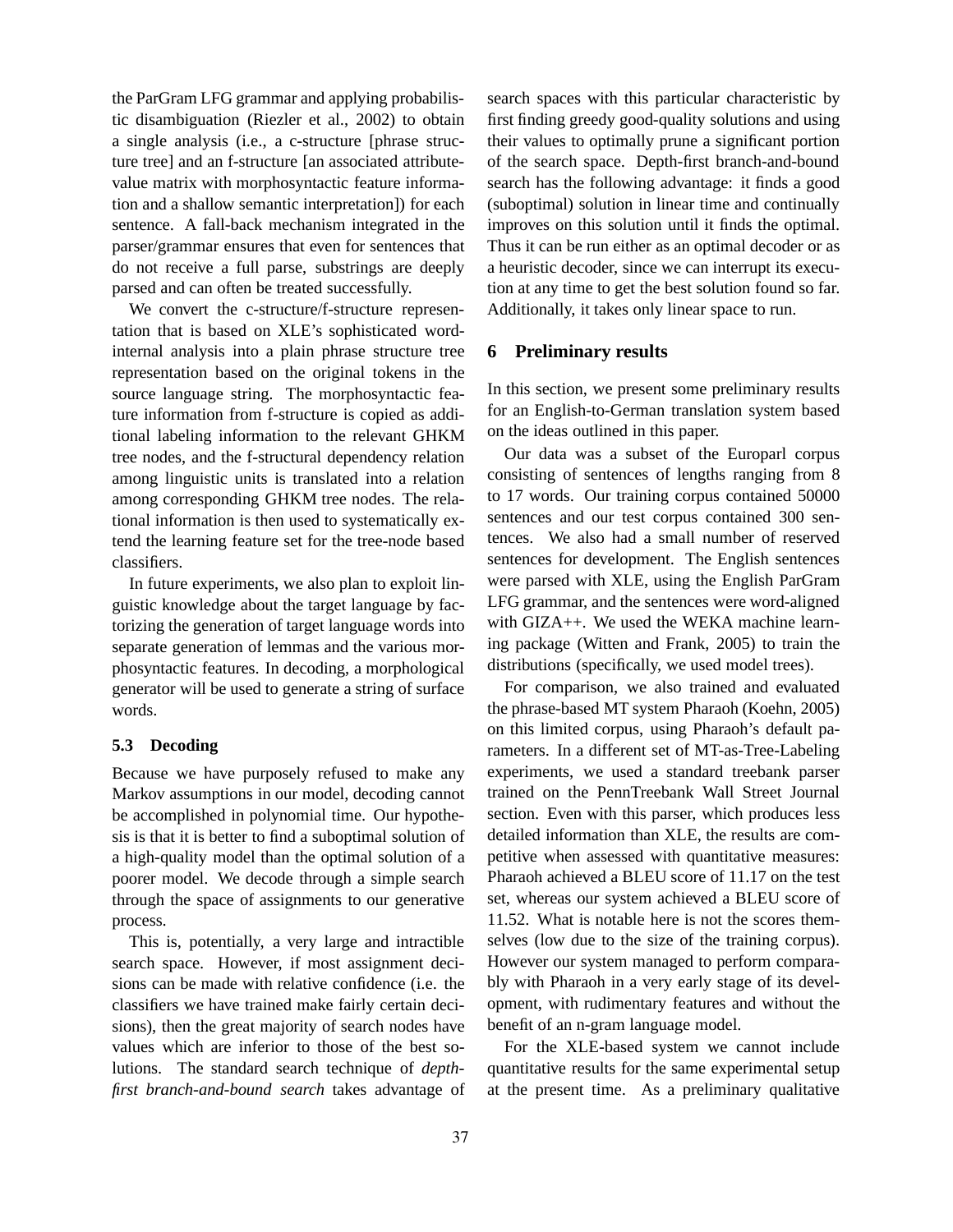| <b>Decision to make</b> | <b>Decision</b>             | <b>Active features</b>         |
|-------------------------|-----------------------------|--------------------------------|
| rule node (i)?          | <b>YES</b>                  | $NT="S": HEAD = "am"$          |
| rule node (ii)?         | YES                         | $NT="NP"$ ; $HEAD = "T"$       |
| rule node $(iv)$ ?      | N <sub>O</sub>              | $NT="VP": HEAD = "am"$         |
| rule node $(v)$ ?       | YES                         | $NT="VP"$ ; $HEAD = "am"$      |
| rule node $(vi)$ ?      | N <sub>O</sub>              | $NT="MD"$ ; $HEAD = "am"$      |
| rule node (viii)?       | YES                         | $NT='VP$ ; $HEAD = "going"$    |
| rule node $(ix)$ ?      | N <sub>O</sub>              | $NT="RB"$ ; $HEAD = "not"$     |
| rule node $(x_i)$ ?     | YES                         | $NT='VB$ "; $HEAD = "going"$   |
| rule node (xiii)?       | <b>YES</b>                  | $NT="ADJP"$ ; $HEAD = "today"$ |
| RHS template? (i)       | $\mathrm{X}$ , $\mathrm{X}$ | $NT = "S"$                     |
| push var 1 right? (i)   | <b>YES</b>                  | VARNT="NP": PUSHPAST=","       |
| push var 2 left? (i)    | N <sub>O</sub>              | VARNT="VP"; PUSHPAST= "NP"     |
| push var 3 left? (i)    | <b>YES</b>                  | VARNT="ADJP"; PUSHPAST= "VP"   |
| push var 3 left? (i)    | YES                         | VARNT="ADJP"; PUSHPAST= "NP"   |
| push var 3 left? (i)    | YES                         | VARNT="ADJP"; PUSHPAST=","     |
| RHS template? (ii)      | je                          | $NT="NP"$ ; $WD="T"$           |
| RHS template? $(v)$     | X                           | $NT = "VP"$                    |
| RHS template? (viii)    | ne X pas                    | $NT="VP"$ ; $WD="not"$         |
| RHS template? (xi)      | vais                        | $NT="VB"$ ; $WD="going"$       |
| RHS template? (xiii)    | aujourd'hui                 | NT="ADJP"; WD="today"          |

Figure 5: Trace of a top-down generative story for the GHKM tree in Figure 2.

evaluation, let's take a closer look at the sentences produced by our system, to gain some insight as to its current strengths and weaknesses.

Starting with the English sentence (1) (note that all data is lowercase), our system produces (2).

- (1) i agree with the spirit of those amendments .
- (2) ich stimme die I vote the.FEM spirit.MASC these change-proposals geist dieser änderungsanträge zu . to .

The GHKM tree is depicted in Figure 6. The key feature of this translation is how the English phrase "agree with" is translated as the German "stimme ... zu" construction. Such a feat is difficult to produce consistently with a purely phrase-based system, as phrases of arbitrary length can be placed between the words "stimme" and "zu", as we can see happening in this particular example. By contrast, Pharaoh opts for the following (somewhat less desirable) translation:

(3) ich stimme mit I vote with dem the.MASC geist spirit.MASC dieser these änderungsanträge. change-proposals .

A weakness in our system is also evident here. The German noun "Geist" is masculine, thus our system uses the wrong article (a problem that Pharaoh, with its embedded n-gram language model, does not encounter).

In general, it seems that our system is superior to Pharaoh at figuring out the proper way to arrange the words of the output sentence, and inferior to Pharaoh at finding what the actual translation of those words should be.

Consider the English sentence (4). Here we have an example of a modal verb with an embedded infinitival VP. In German, infinite verbs should go at the end of the sentence, and this is achieved by our system (translating "shall" as "werden", and "submit" as "vorlegen"), as is seen in (5).

- (4) ) we shall submit a proposal along these lines before the end of this year .
- (5) wir we werden will eine a.FEM vorschlag proposal.MASC in in dieser these haushaltslinien budget-lines vor before the.FEM end.NEUT this.FEM die ende dieser jahres year.NEUT submit vorlegen . .

Pharaoh does not manage this (translating "submit" as "unterbreiten" and placing it mid-sentence).

(6) werden wir unterbreiten eine will we submit a vorschlag in dieser proposal in these haushaltslinien vor ende dieser budget-lines before end this.FEM year.NEUT . jahr .

It is worth noting that while our system gets the word order of the output system right, it makes sev-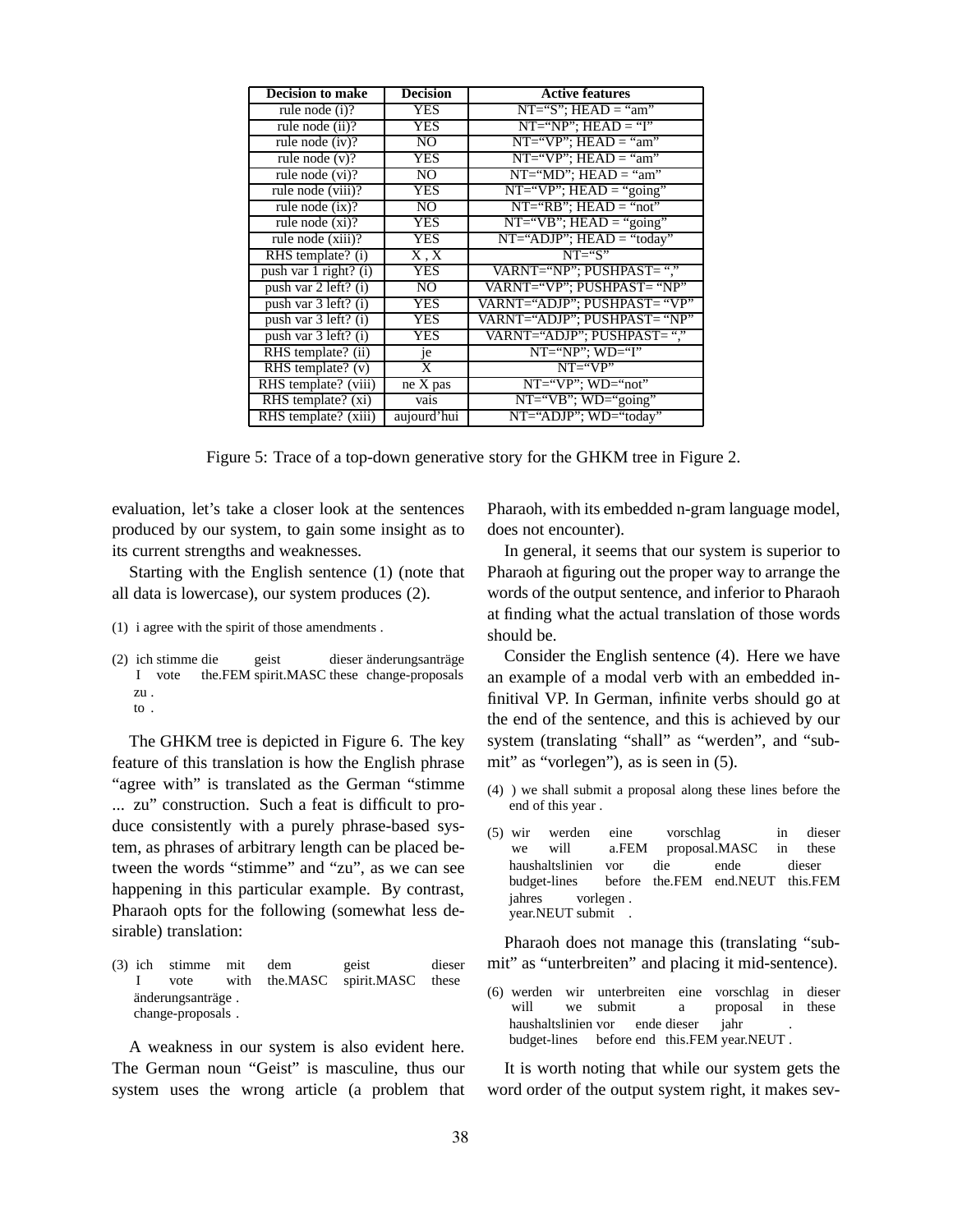

Figure 6: GHKM tree output for a test sentence.

eral agreement mistakes and (like Pharaoh) doesn't get the translation of "along these lines" right.

In Figure 7, we show sample translations by the three systems under discussion for the first five sentences in our evaluation set. For the LFG-based approach, we can at this point present only results for a version trained on 10% of the sentence pairs. This explains why more source words are left untranslated. But note that despite the small training set, the word ordering results are clearly superior for this system: the syntax-driven rules place the untranslated English words in the correct position in terms of German syntax.

The translations with Pharaoh contain relatively few agreement mistakes (note that it exploits a language model of German trained on a much larger corpus). The phrase-based approach does however skip words and make positioning mistakes some of which are so serious (like in the last sentence) that they make the result hard to understand.

# **7 Discussion**

In describing this pilot project, we have attempted to give a "big picture" view of the essential ideas behind our system. To avoid obscuring the presentation, we have avoided many of the implementation details, in particular our choice of features. There are exactly four types of decisions that we need to train: (1) whether a parse tree node should be a rule node, (2) the RHS template of a rule, (3) whether a rule variable should be pushed left, and (4) whether a rule variable should be pushed right. For each of these decisions, there are a number of possible features that suggest themselves. For instance, recall that in German, embedded infinitival verbs get placed at the end of the sentence or clause. So when the system is considering whether to push a rule's noun phrase to the left, past an existing verb, it would be useful for it to consider (as a feature) whether that verb is the first or second verb of its clause and what the morphological form of the verb is.

Even in these early stages of development, the MT-as-Tree-Labeling system shows promise in using syntactic information flexibly and effectively for MT. Our preliminary comparison indicates that using deep syntactic analysis leads to improved translation behavior. We hope to develop the system into a competitive alternative to phrase-based approaches.

### **References**

- P.F. Brown, S. A. Della Pietra, V. J. Della Pietra, and R. L. Mercer. 1993. The mathematics of statistical machine translation: Parameter estimation. *Computational Linguistics*, 19(2):263–311.
- Miriam Butt, Helge Dyvik, Tracy Holloway King, Hiroshi Masuichi, and Christian Rohrer. 2002. The parallel gram-